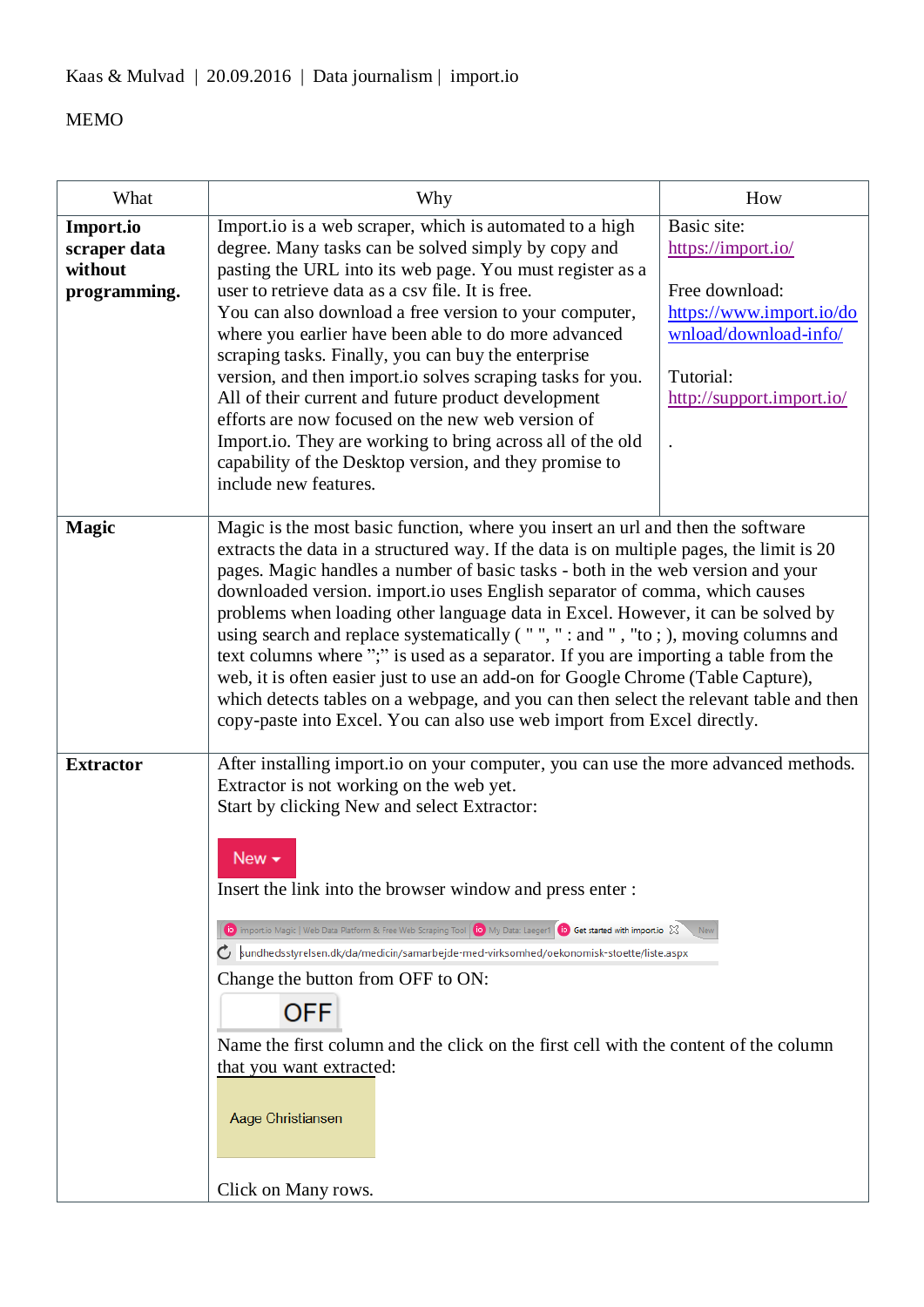# Kaas & Mulvad | 20.09.2016 | Data journalism | import.io

|                        | <b>Many rows</b><br>Give your number a header name. Click the $+$ New column. Select the first cell in the<br>next column. Give it a name until you have selected all the columns. Click Done.<br>Give your API a name and click Publish.<br>You can delete columns and you can later edit the Extractor.                                                                                                                                                                                                                                                                                                                                                                                                                                                                                                                                                                                                                                                                       |    |                       |                                            |   |  |
|------------------------|---------------------------------------------------------------------------------------------------------------------------------------------------------------------------------------------------------------------------------------------------------------------------------------------------------------------------------------------------------------------------------------------------------------------------------------------------------------------------------------------------------------------------------------------------------------------------------------------------------------------------------------------------------------------------------------------------------------------------------------------------------------------------------------------------------------------------------------------------------------------------------------------------------------------------------------------------------------------------------|----|-----------------------|--------------------------------------------|---|--|
| <b>Bulk Extraction</b> | Once you have built your Extractor, you can put it to extract data from many URLs, if<br>they have the same structure. You need to understand the method for going to the<br>next page. The easiest way if it is just numbers from 1 to the last page like this:<br>http://www.fda.gov/Safety/Recalls/ArchiveRecalls/2015/default.htm?Page=1<br>in the last page:<br>http://www.fda.gov/Safety/Recalls/ArchiveRecalls/2015/default.htm?Page=15<br>Here you can make the 15 urls in a spreadsheet. First part of the url is this and it is<br>constant:<br>http://www.fda.gov/Safety/Recalls/ArchiveRecalls/2015/default.htm?Page=<br>Second part is the number (1 to 15). You can merge that by the formula = $A1 & B1$ .<br>In total we will then build 15 URL's to be pasted into importion<br>Here is a Google Spreadsheet with the URL's prepared: kortlink.dk/ks7f<br>In the example below the webpages are built by three parts.<br>fx<br>$= A3&B3&C3$<br>$\overline{)3}$ |    |                       |                                            |   |  |
|                        |                                                                                                                                                                                                                                                                                                                                                                                                                                                                                                                                                                                                                                                                                                                                                                                                                                                                                                                                                                                 |    |                       |                                            |   |  |
|                        | Α<br>Url1                                                                                                                                                                                                                                                                                                                                                                                                                                                                                                                                                                                                                                                                                                                                                                                                                                                                                                                                                                       | B  | C<br>Url <sub>2</sub> | D<br>Samlet Url                            | E |  |
|                        | http://sundhedsstyrels<br>2                                                                                                                                                                                                                                                                                                                                                                                                                                                                                                                                                                                                                                                                                                                                                                                                                                                                                                                                                     | No |                       | 0 & max=10& http://sundhedsstyrelsen.dk/da |   |  |
|                        | http://sundhedsstyrels                                                                                                                                                                                                                                                                                                                                                                                                                                                                                                                                                                                                                                                                                                                                                                                                                                                                                                                                                          |    |                       | 10 &max=10&http://sundhedsstyrelsen.dk/da  |   |  |
|                        | http://sundhedsstyrels                                                                                                                                                                                                                                                                                                                                                                                                                                                                                                                                                                                                                                                                                                                                                                                                                                                                                                                                                          |    |                       | 20 &max=10&http://sundhedsstyrelsen.dk/da  |   |  |
|                        | You collect the three parts of the formula: $= A3 \& B3$ and C3 in cell D3. Then select<br>all the 237 Url 's in Excel and copy them. You go back to import.io, choose Bulk<br>Extract, insert the many urls and press Run Queries waiting. After a while, the screen<br>shows that everything is pulled out :<br>237/237<br><b>URLs</b> processed                                                                                                                                                                                                                                                                                                                                                                                                                                                                                                                                                                                                                              |    |                       |                                            |   |  |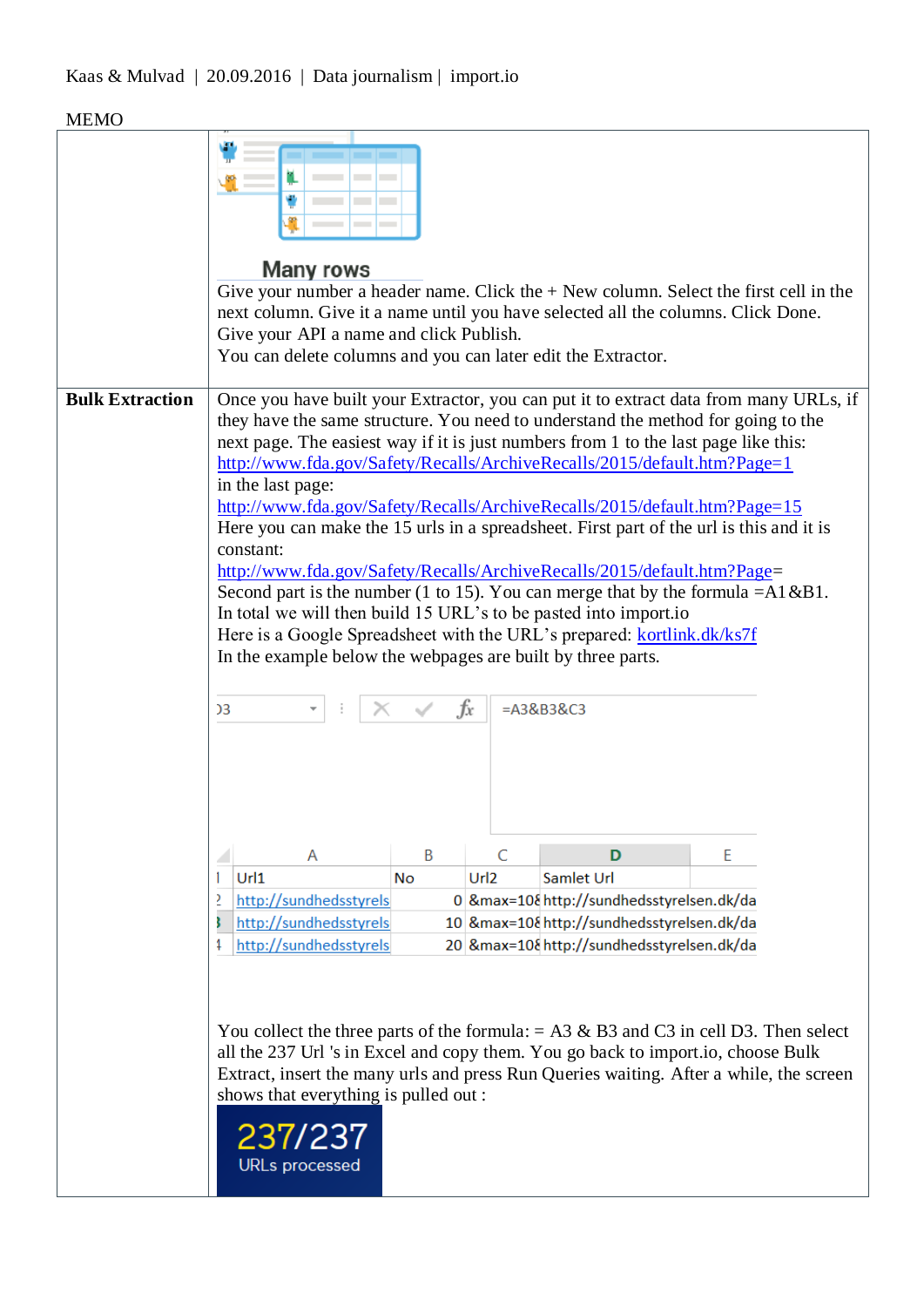# Kaas & Mulvad | 20.09.2016 | Data journalism | import.io

|                                   | And yet, sometimes. Error detected :                                                                                                                                                                                               |   |      |              |
|-----------------------------------|------------------------------------------------------------------------------------------------------------------------------------------------------------------------------------------------------------------------------------|---|------|--------------|
|                                   | 7 URLs failed <sup>6</sup>                                                                                                                                                                                                         |   |      |              |
|                                   | Click on i and run them again. Then it displays :<br>All URLs returned data!                                                                                                                                                       |   |      |              |
|                                   | It is better and you can then download all - select spreadsheet<br>Export $\sim$<br>Spreadsheet<br><b>HTML</b><br><b>JSON</b>                                                                                                      |   |      |              |
|                                   |                                                                                                                                                                                                                                    |   |      |              |
|                                   | If you get problems with special characters, you can instead save it as HTML and<br>open the file directly in Excel.                                                                                                               |   |      |              |
| <b>Extraction of tax</b>          | Identify the structure of links in this page:                                                                                                                                                                                      |   |      |              |
| data                              | https://www.revenue.wi.gov/delqlist/nmalla.htm                                                                                                                                                                                     |   |      |              |
|                                   | For the letter A the url is:                                                                                                                                                                                                       |   |      |              |
|                                   | https://www.revenue.wi.gov/delqlist/NMALLA.htm                                                                                                                                                                                     |   |      |              |
|                                   | For the letter B the url is:<br>https://www.revenue.wi.gov/delqlist/NMALLB.htm                                                                                                                                                     |   |      |              |
|                                   | And for the last url there is a slight change:                                                                                                                                                                                     |   |      |              |
|                                   |                                                                                                                                                                                                                                    |   |      |              |
|                                   | https://www.revenue.wi.gov/delqlist/NUMALL.htm<br>You can now construct the 27 urls copying the letters to word, replacing spaces with a                                                                                           |   |      |              |
|                                   | new line, copy-pasting it to Excel and then make a formula combining 3 cells.                                                                                                                                                      |   |      |              |
|                                   | https://www.reven<br>ue.wi.gov/delqlist/<br><b>NMALL</b>                                                                                                                                                                           | A | .htm | $=a1$ &b1&c1 |
|                                   | And then it's the same as in the example below, making a new API from the first<br>website and then copy and paste all the constructed urls into a bulk extraction.                                                                |   |      |              |
| <b>Extraction of</b><br>many urls | Often it is not so easy to identify the structure of links and you have to split the<br>scraper in two API's. One for extraction of links. The other for extraction of data.<br>You then use the first API as input to the second. |   |      |              |